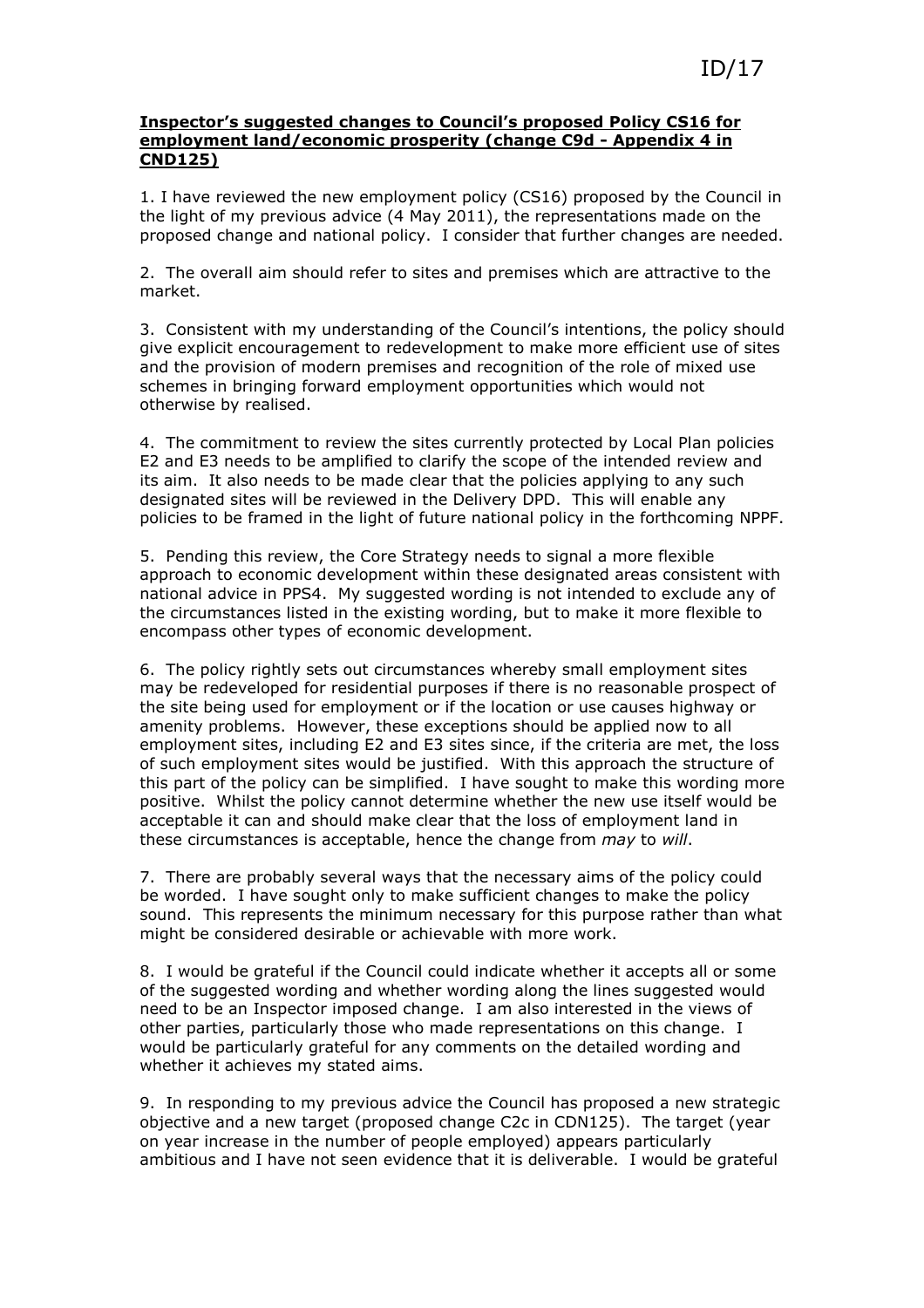if the Council would review this target again. It may be that such a target or other targets would be applicable for an initial period only.

10. Finally, in the context of the suggest policy wording, should local plan policy E1 still be saved? Among other matters this limits new business development to the designated sites under E2, E3 and E4. Is this an unnecessary/or arbitrary restriction on where economic development can take place?

11. Comments should be sent to the Programme Officer by 15 September 2011.

## Proposed wording for Policy CS16 (showing my changes to the Council's proposed text).

The Council will aim to secure the long-term retention of a portfolio of employment sites and premises within the District which are attractive to market demands and which will provide a range of jobs to meet local needs.

The redevelopment of existing employment sites and premises for employment use to make more efficient use of sites and provide modern premises attractive to the market will be encouraged. Mixed use schemes will be acceptable where these would facilitate employment development which would not otherwise be realised.

To this end, the Council will review all employment sites currently covered by Policies E2 and E3 in the Adopted Chiltern District Local Plan in the Delivery DPD.

The continued designation, role and boundaries of sites currently covered by Policies E2 and E3 in the Adopted Chiltern District Local Plan will be reviewed in the Delivery DPD to achieve a balanced portfolio of fit for purpose sites attractive to market demands. The policies applying to any defined sites will be reviewed in the Delivery DPD.

Pending the above review of sites and subject to the application of the sequential test for any proposed town centre uses, proposals for economic development or community facilities will be favourably considered where these would be complementary to the existing business use in that location and consistent with the integrity and function of the location for employment purposes.

Existing employment land and premises in Use Classes B1, B2 and B8 in the Town and Country Planning (Use Classes) Order 1987 (as amended) will be protected and retained for employment use, unless:

a) Replaced by comparable employment development within Use Classes B1, B2 or B8; or

b) The proposed use provides employment and is in the interests of the community, such as a health facility, day nursery or leisure facility, or  $\epsilon$ ) If in a District Centre, is an appropriate town centre use which adds to its vitality and viability\*; or

d) The site is no longer allocated for retention as an identified employment site following the review mentioned above.

Changes of use of an employment use to residential use will be acceptable on the upper floors of properties within the three District Shopping Centres as defined on the Proposals Map.

Where an employment site (including sites covered by policies E2 and E3) is: